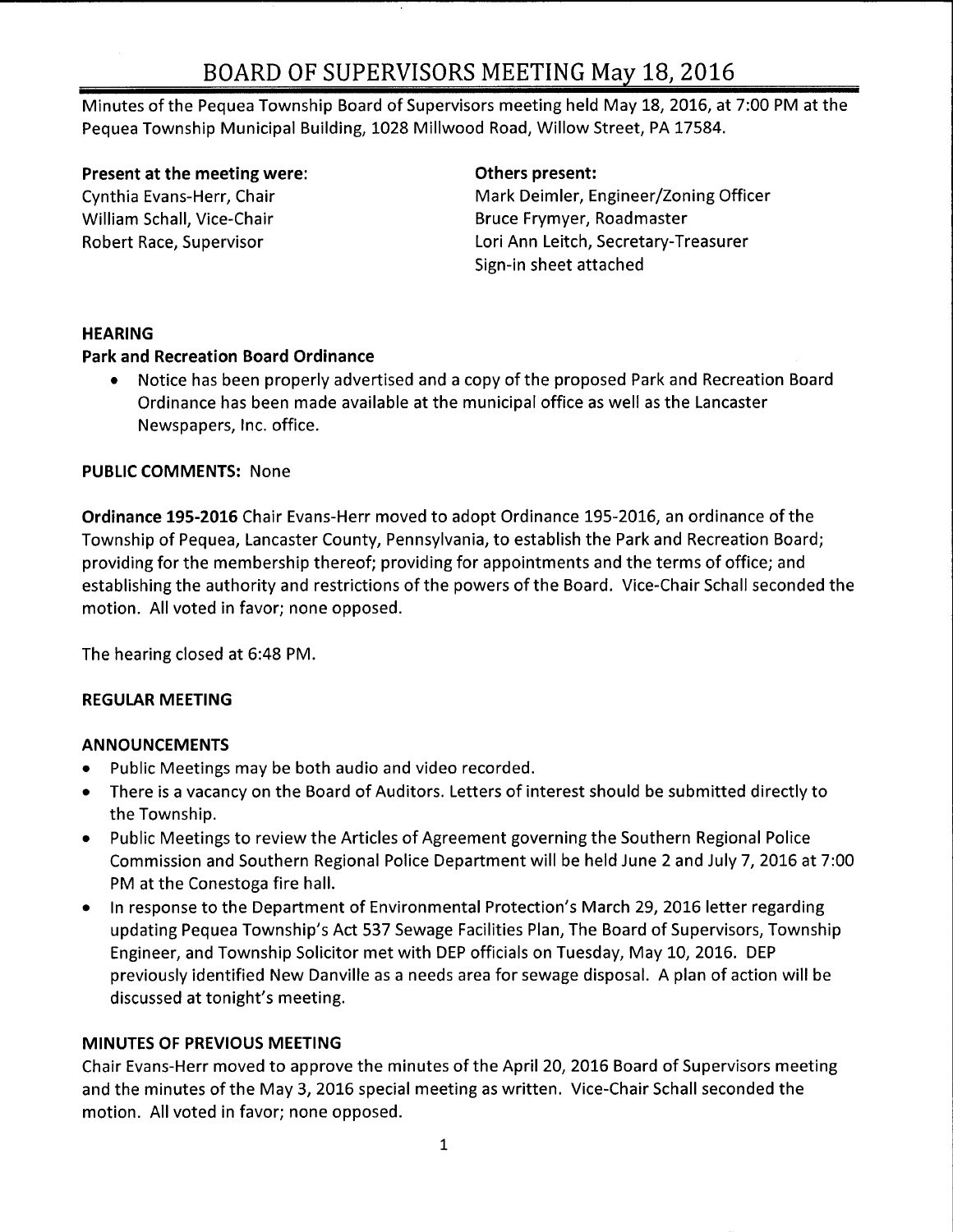### TREASURER'S REPORT: The bill list is on the table.

Chair Evans-Herr moved to approve check 1022 dated 11/18/15 from the Park Donation Fund. Supervisor Race seconded the motion.

Chair Evans- Herr moved to approve checks 10256- 10309 from the General Fund, checks 1251- 1256 from the Recreation Fund, check 1056 from the Street Light Fund, and check 1023 from the Park Donation Fund. Vice-Chair Schall seconded the motion. All voted in favor; none opposed.

PUBLIC COMMENTS: A reasonable opportunity for public comments will be provided before the Board of Supervisors takes official action on an item. Public comments on items included on the agenda will be taken at the appropriate time. Public comments on items not included on the agenda will be taken tonight. Please come to the podium and limit your comments to three minutes so that others can speak if they wish. Please give your name and address for the minutes. The first and foremost priority of this meeting is to publicly conduct Pequea Township business. In that effort, I sincerely ask everyone in attendance to stay focused on what is of best interest of our township and during that process be respectful toward other people's comments, concerns and/or feelings. Expression of personal feelings of disrespect or disruption of this meeting is not an option.

#### Items not on the agenda:

Elizabeth Rhine of 326 Nolt Ave expressed concern about high vegetation blocking the sight line at the intersection of 272 and West Willow Road. The Roadmaster explained this area is PennDOT's responsibility, but the township's road crew will take care of it.

Mrs. Rhine also asked if there is <sup>a</sup> limit to the number of vehicles <sup>a</sup> particular household can have parked along the road. The Township Engineer/Zoning Officer Mark Deimler stated there is no limit; the only options are to allow parking or establish <sup>a</sup> no parking zone.

Amor Rhine of 326 Nolt Ave complained about residents blowing grass clippings in the street while mowing their lawns. Mr. Deimler recommended his firm be notified as these incidents occur so <sup>a</sup> letter can be sent.

Betty Flick of 341-A Carol Lynn Drive shared her concern about <sup>a</sup> tree blocking the sight line at the intersection of West Penn Grant Road and Carol Lynn Drive. The Roadmaster will contact the property owner to discuss <sup>a</sup> remedy.

#### OLD BUSINESS:

- 1. Document retention and destruction plan for 2016— Chair Evans- Herr moved to table Item <sup>1</sup> until the next meeting. Vice- Chair Schall seconded the motion. All voted in favor; none opposed.
- 2. Establish Capital Reserve and Operating Reserve Accounts Chair Evans-Herr moved to table Item 2 until the next meeting. Vice- Chair Schall seconded the motion. All voted in favor; none opposed.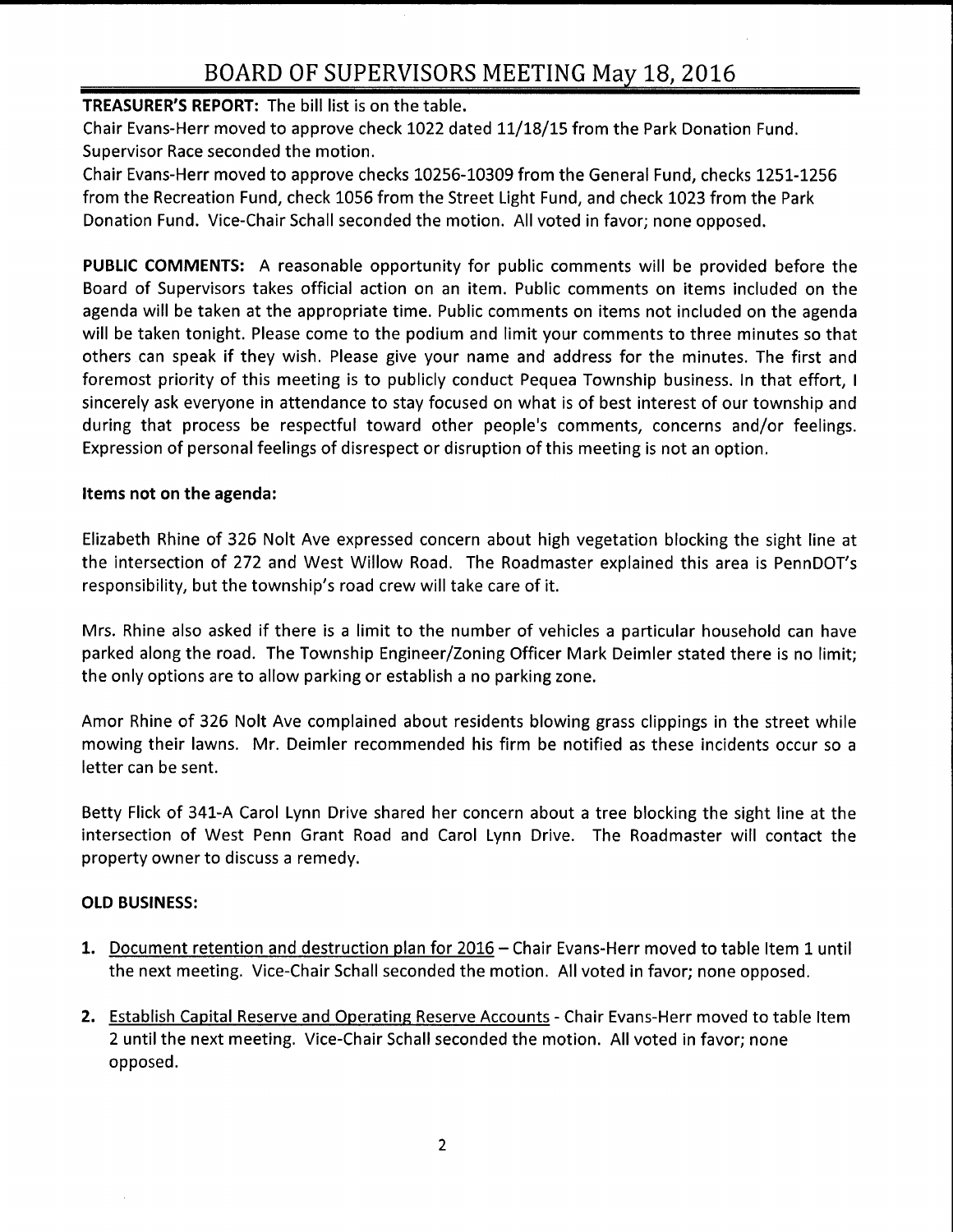- 3. Authorize signage for Equestrian Estates Horse Farm Bed & Breakfast Chair Evans-Herr moved to deny the Equestrian Estates Horse Farm Bed & Breakfast's request to have a business sign installed at the intersection of Shultz and Millwood Roads citing Section 1406, Item B, Paragraph 8 of the Pequea Township Zoning Ordinance which reads, "No sign shall be located within a street right-of-way except a government sign or a sidewalk sign on a pedestrian walkway in a business district." Vice-Chair Schall seconded the motion. All voted in favor; none opposed.
- 4. Municipal Trash Haulers Ordinance Chair Evans-Herr moved to table Item 4 until the next meeting. Vice-Chair Schall seconded the motion. All voted in favor; none opposed.
- 5. Snow Removal Contracts for Vendors Chair Evans-Herr moved to table Item 5 until the next meeting. Vice-Chair Schall seconded the motion. All voted in favor; none opposed.
- 6. Burning Ordinance Chair Evans-Herr moved to table Item 6 until the next meeting. Vice-Chair Schall seconded the motion. All voted in favor; none opposed.
- 7. Consider Rental Ordinance Chair Evans-Herr moved to table Item 7 until the next meeting. Vice-Chair Schall seconded the motion. All voted in favor; none opposed.
- 8. Pequea Township seat on the Suburban Lancaster Sewer Authority Chair Evans-Herr moved to table Item 8 until the next meeting. Vice-Chair Schall seconded the motion. All voted in favor; none opposed.
- 9. Radcliff Road Bridge Vice-Chair Schall met with Vice-Chair Shaffer of Providence Township to discuss Mr. Daniel Glick's offer to contribute up to thirty thousand dollars (\$30,000.00) to repair the Radcliff Road Bridge. Vice-Chair Shaffer will address the proposal with his fellow Board members at their next meeting. Chair Evans- Herr moved to have Vice- Chair Schall engage the Solicitor to begin drafting the agreement. Supervisor Race seconded the motion. All voted in favor; none opposed. Chair Evans-Herr moved to table Item 9 until the next meeting. Vice-Chair Schall seconded the motion. During discussion, the timeline for the project was considered. All voted in favor; none opposed.

# NEW BUSINESS:

1. Appoint members to the Park and Recreation Board – Supervisor Race moved to appoint Earl Houghton to the Park and Recreation Board for <sup>a</sup> five-year term expiring in 2021, Miranda Hunsberger for <sup>a</sup> five-year term expiring in 2021, Tim Weaver for <sup>a</sup> four-year term expiring in 2020, Barry Acker for <sup>a</sup> four-year term expiring in 2020, and John Miller for <sup>a</sup> three- year term expiring in 2019. Chair Evans-Herr seconded the motion. All voted in favor; none opposed. Chair Evans-Herr moved to authorize the Secretary to advertise the Park Board meetings for the second Wednesday of the month at 7 PM, prevailing time, at the municipal building starting June 8, 2016. Vice-Chair Schall seconded the motion. All voted in favor; none opposed.

2. Execute DEP Sewage Planning Module Mailer Application for Bird-in-Hand Pet Structures - Mr. Deimler explained Bird-in-Hand Pet Structures is planning to construct a warehouse with a restroom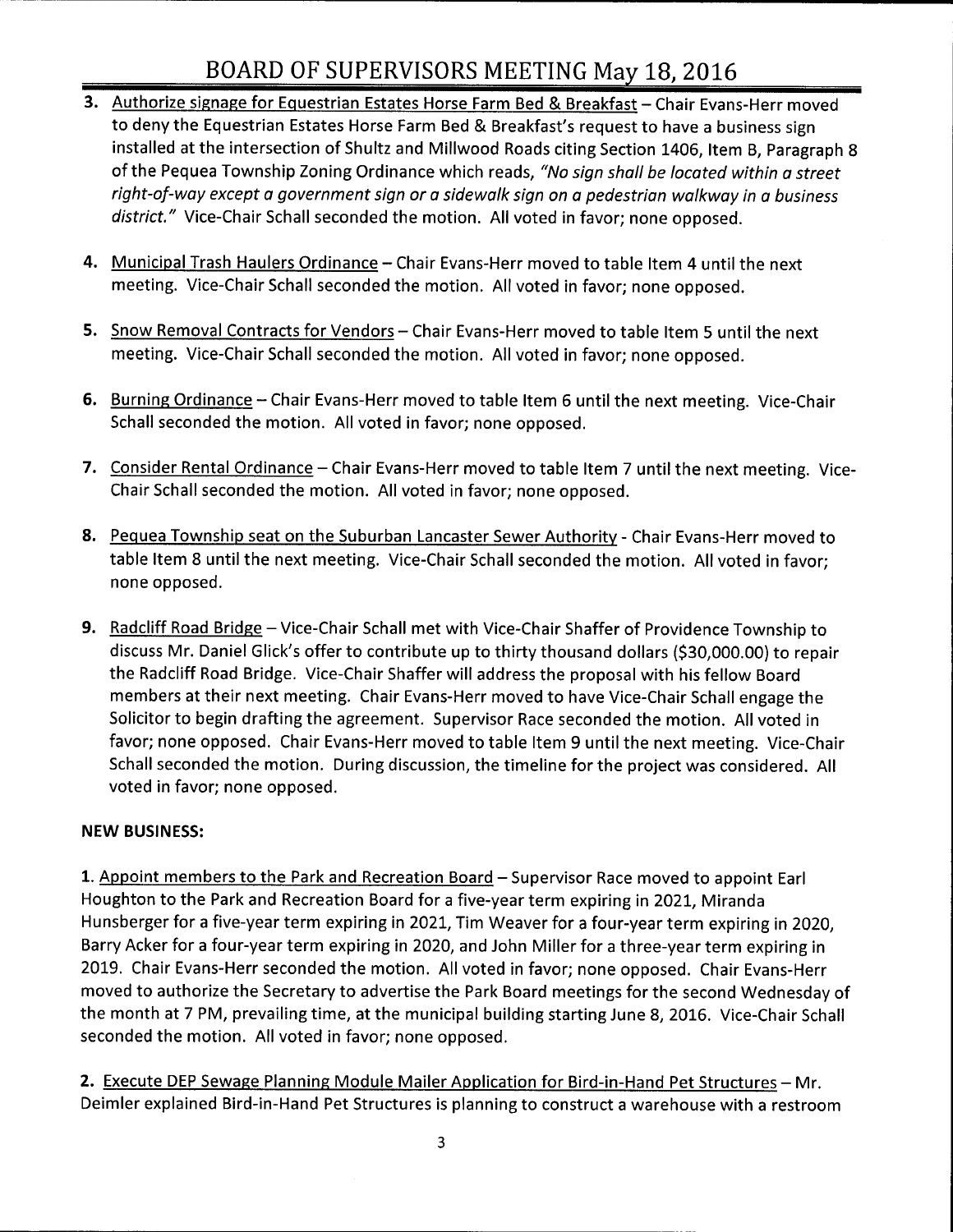for existing employees which will not increase sewage demands. Vice- Chair Schall moved to execute the DEP Sewage Planning Module Mailer Application for Bird- in- Hand Pet Structures as submitted. Chair Evans- Herr seconded the motion. All voted in favor; none opposed.

3. Consider authorizing Zoning Officer to proactively enforce violations in the Township - Chair Evans- Herr moved to authorize the Zoning Officer to provide language for <sup>a</sup> Quick Ticket program to amend the Property Maintenance Code and to authorize the Secretary to advertise the hearing for June 15, 2016 at 6:45 PM. Vice-Chair Schall seconded the motion. All voted in favor; none opposed. Vice- Chair Schall moved to authorize the Zoning Officer to proactively enforce Property Maintenance and Zoning violations in the Township up to twenty (20) hours per month at <sup>a</sup> rate of sixty dollars (\$60.00) per hour. Supervisor Race seconded the motion. All voted in favor; none opposed.

4. Consider brake retarder restriction on State Route 272 South between West Willow Road and West Penn Grant Road -Scot Stokes of 322 Nolt Ave addressed the Board about the use of loud brake retarders near his home. Chair Evans-Herr moved to authorize the Roadmaster to identify proposed locations for brake retarder restrictions throughout the Township. Vice-Chair Schall seconded the motion. All voted in favor; none opposed.

5. Consider bids for Base Repair on Penn Grant Road - The Roadmaster stated the bids for the base repair on Penn Grant Road were much lower than he anticipated. Therefore, he recommended rejecting the bids received and re-bidding the project with <sup>a</sup> larger scope of work. Vice- Chair Schall moved to accept the Roadmaster's recommendation to reject the Penn Grant Road bids. Chair Evans-Herr seconded the motion. All voted in favor; none opposed.

6. Consider replacing pick-up truck for Road Crew - The Roadmaster informed the Board the 1994 Chevrolet pick-up truck is in need of approximately seven thousand dollars (\$7, 000.00) in repairs. He recommended replacing it instead. Chair Evans- Herr moved to purchase <sup>a</sup> 2016 Chevrolet Silverado 3500HD 4WD Double Cab Chassis through Hondru Chevrolet and Reading Equipment & Distribution LLC, certified COSTARS dealers, for the total price of forty-four thousand six hundred eighty-six dollars 44,686.00) financed on <sup>a</sup> two-year lease agreement with Fulton Leasing Company with the first payment due in 2017 and the second payment due in 2018 with a one-dollar \$(1.00) buyout. Supervisor Race seconded the motion. All voted in favor; none opposed.

7. Discuss allocation of funds in Park Donation account – Chair Evans-Herr moved to repeal Resolution 204-1996 and adopt Resolution 438-2016 whereas the Board of Supervisors of Pequea Township desire to accept donations from citizens and businesses for activities associated only with the Silver Mine Park located at 200 Silver Mine Road in Pequea Township, Lancaster County, Pennsylvania. Vice-Chair Schall seconded the motion. All voted in favor; none opposed.

8. Resolution 439-2016 to authorize the Treasurer to obtain a credit card for township use – Chair Evans- Herr moved to approve Resolution 439- 2016 whereas the Board of Supervisors wishes to participate in the Cash Rewards Visa Signature Business Credit Card program offered by PNC Bank, and whereas the PNC Cash Rewards Visa Signature Business Credit Card program is an unsecured line of credit with <sup>a</sup> pre- determined limit, and whereas, the Treasurer is charged with purchasing budgeted supplies and other nominal expenditures, as approved by the governing body, for township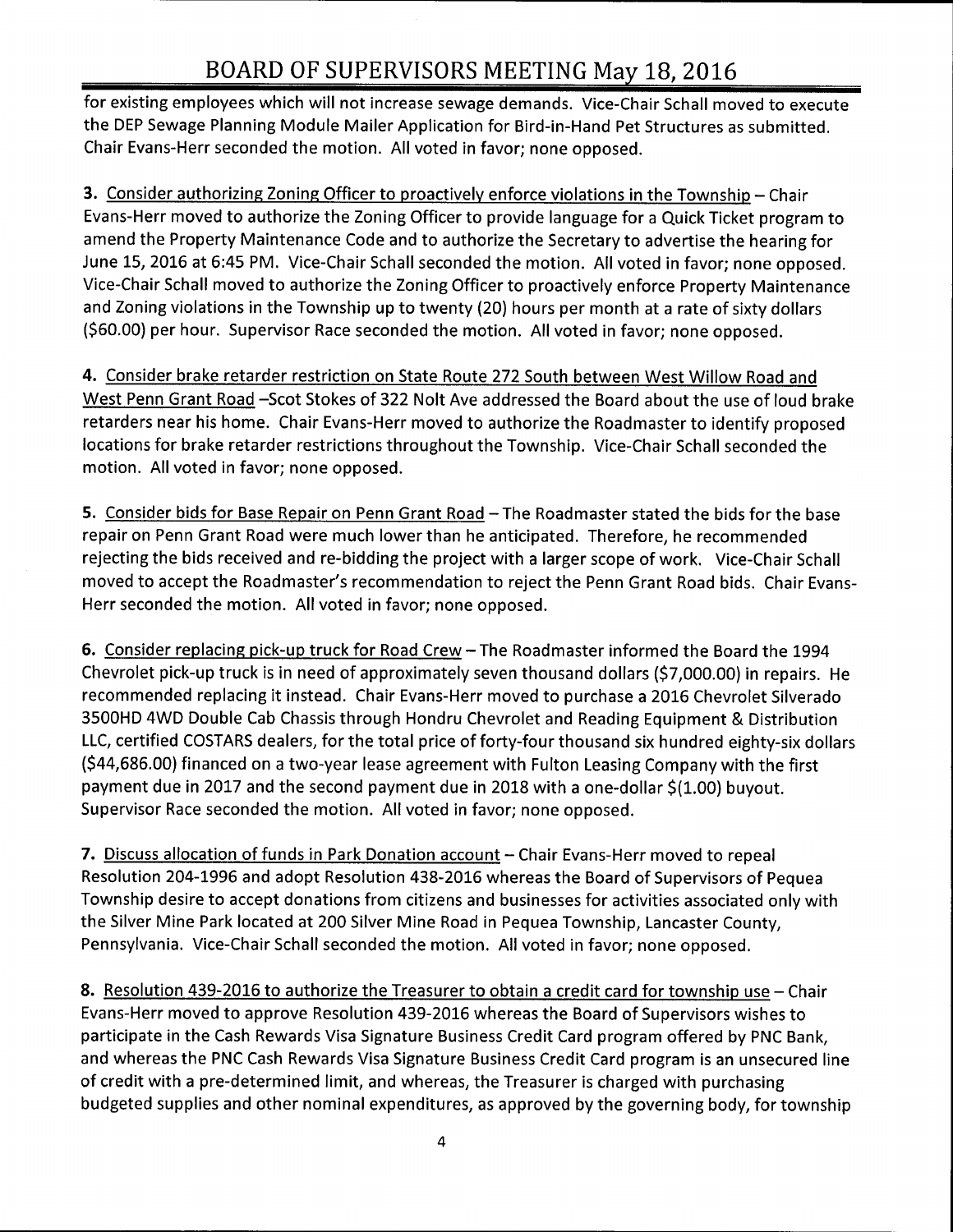use, now therefore, be and it is hereby resolved by the Board of Supervisors of Pequea Township that in order for Pequea Township to avail itself of the benefits to be derived from participating in the PNC Cash Rewards Visa Signature Business Credit Card program, Lori Ann Leitch, Treasurer, shall be authorized to indebt the Township, not to exceed the limit set by the Board of Supervisors, for the purpose of purchasing budgeted supplies and other nominal expenditures, as approved by the governing body, for township use, and the balance of the authorized debt shall be paid in full each monthly billing cycle. Vice-Chair Schall seconded the motion. All voted in favor; none opposed.

9. Consider Tommy Kennedy for paid internship at Municipal Office— Chair Evans- Herr moved to hire Tommy Kennedy as a paid intern from June 13 - August 5, 2016 working 20-30 hours per week at a rate of eleven dollars (\$11.00) an hour. Vice-Chair Schall seconded the motion. All voted in favor; none opposed.

10. Consider a rate increase for Road Crew member Jeffrey E. Fry – Supervisor Race moved to approve <sup>a</sup> rate increase for Road Crew member Jeffrey E. Fry from twenty dollars (\$20.00) to twentyone dollars and fifty cents (\$21.50) per hour. Vice-Chair Schall seconded the motion. All voted in favor; none opposed.

# ADDENDA:

- The Board discussed an unpaid parking violation. Chair Evans- Herr will address the matter at the next Southern Regional Police Commission meeting.
- Chair Evans-Herr moved to add the authorization of the Engineer to obtain quotes for the New Danville sewage disposal study for DEP to the Agenda. Vice- Chair Schall seconded the motion.

Chair Evans- Herr moved to authorize the Engineer to obtain quotes for the New Danville sewage disposal study for DEP. Supervisor Race seconded the motion. All voted in favor; none opposed.

#### DEPARTMENTAL REPORTS:

Route 272 Advisory Committee—No update

Road Crew— Roadmaster Bruce Frymyer presented the Road Crew report to the Board. Zoning/ Code Officer - Report on file

Southern Regional Police Department—The March report and partial April report are on the table. Southern Regional Police Commission— Due to the resignation of <sup>a</sup> Commissioner, the meeting was cancelled. An Executive Session was held with the new Solicitor.

Southern Lancaster County Inter-Municipal Council— Chair Evans- Herr attended the May 17, 2016 meeting. Representative Bryan Cutler was a guest.